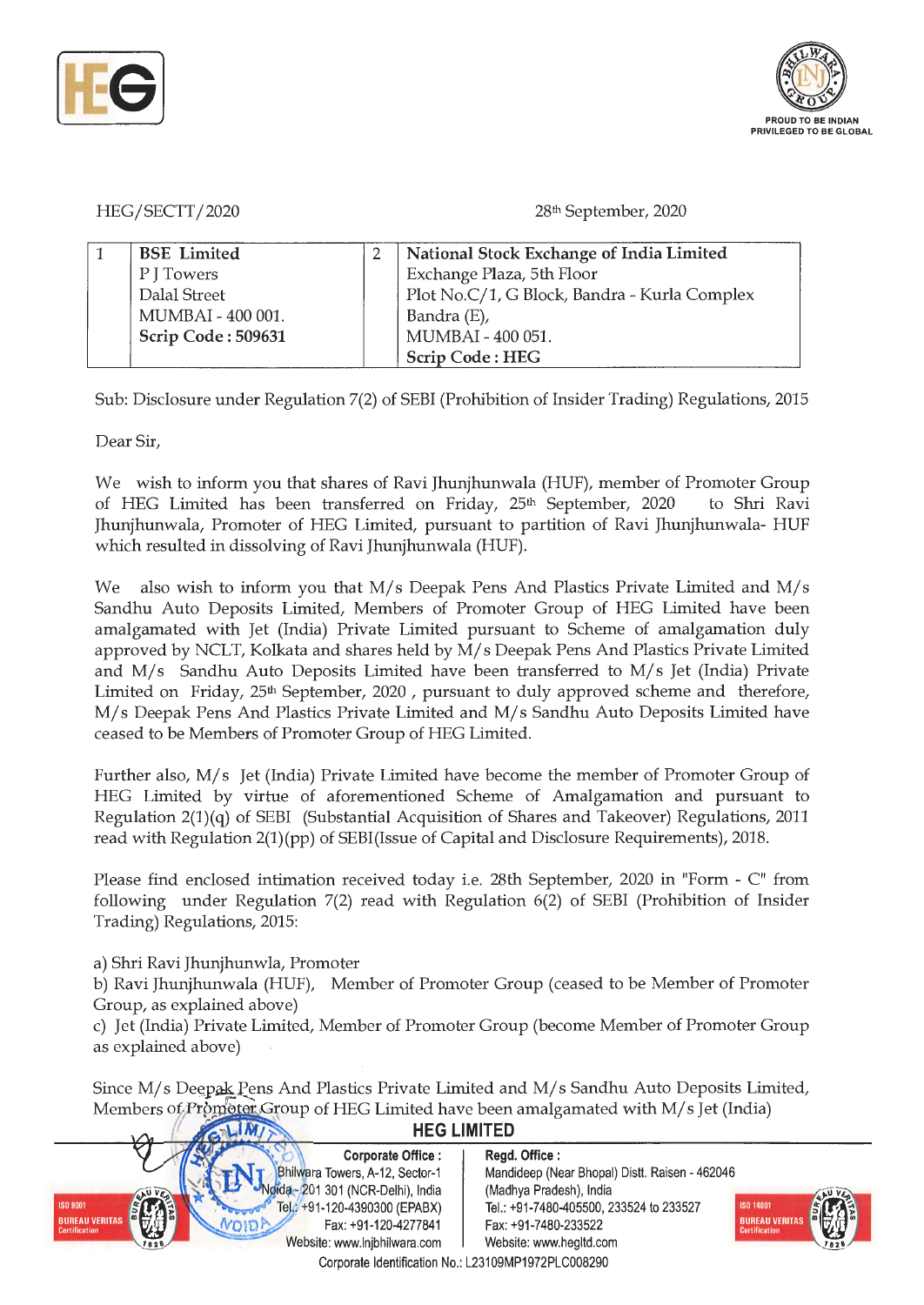



Private Limited, the disclosure in Form C by M/ s Jet (India) Private Limited be regarded as appropriate disclosure on behalf of  $M/s$  Deepak Pens And Plastics Private Limited and  $M/s$ Sandhu Auto Deposits Limited also.

Please also note that the requisite disclosure in compliance with Regulation 29(1) and 29(2) of SEBI (Substantial Acquisition of Shares and Takeover) Regulations, 2011 have been also received by the Company today from the aforementioned Promoter and Members of Promoter Group.

Further, the above changes will also be reflected in the share holding pattern of Company for the quarter ending 30th September, 2020, which will be filed with the stock exchanges in due course of time under SEBI (Listing Obligations and Disclosure Requirements) Regulations, 2015.

Kindly take the same on your record.

Thanking you,



#### **HEG LIMITED**



**Corporate Office** : Bhilwara Towers, A-12, Sector-1 Naida - 201 301 (NCR-Delhi), India Tel.: +91-120-4390300 (EPABX) Fax: +91-120-4277841 Website: www.lnjbhilwara.com | Website: www.hegltd.com

**Regd. Office** : Mandideep (Near Bhopal) Distt. Raisen - 462046 (Madhya Pradesh), India Tel.: +91-7480-405500, 233524 to 233527 Fax: +91-7480-233522



Corporate Identification No.: L23109MP1972PLC008290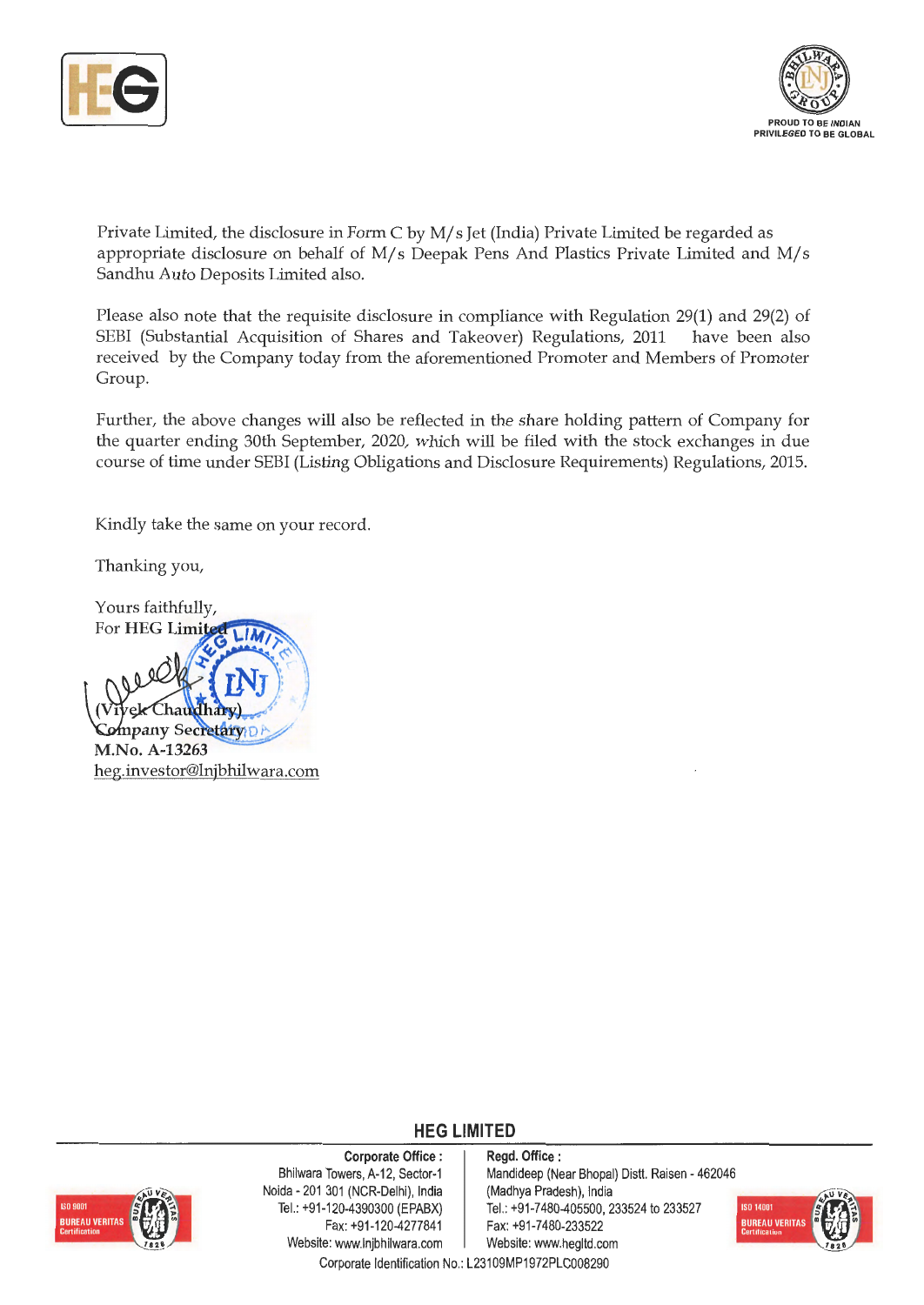#### **RAVIJHUNJHUNALA 63, FRIENDS COLONY (EAST), NEW DELHl-110025**

Date: 28.09.2020

 $\Lambda$ 

To, **HEG Limited**  Mandideep Near Bhopal Dist Raisen MP-462046

**HEG** Limited A-12, Sector-1, **Noida-201 301** 

#### **Subject: Disclosure under regulation 7(2) of SEBI (Prohibition of Insider Trading) Regulations, 2015**

Dear Sir,

Please find enclosed herewith 'Form C' disclosure under regulation 7(2) read with regulation 6(2) of SEBI (Prohibition of Insider Trading) Regulations, 2015.

Kindly acknowledge the same.

Thanking You,

RAVI Digitally signed by RAVI JHUNJHU JHUNJHUNWALA NWALA Date: 2020.09.28 15:01 :17 +05'30'

**(Ravi Jhunjhunwala) (Acquirer)** 

**Encl. As above**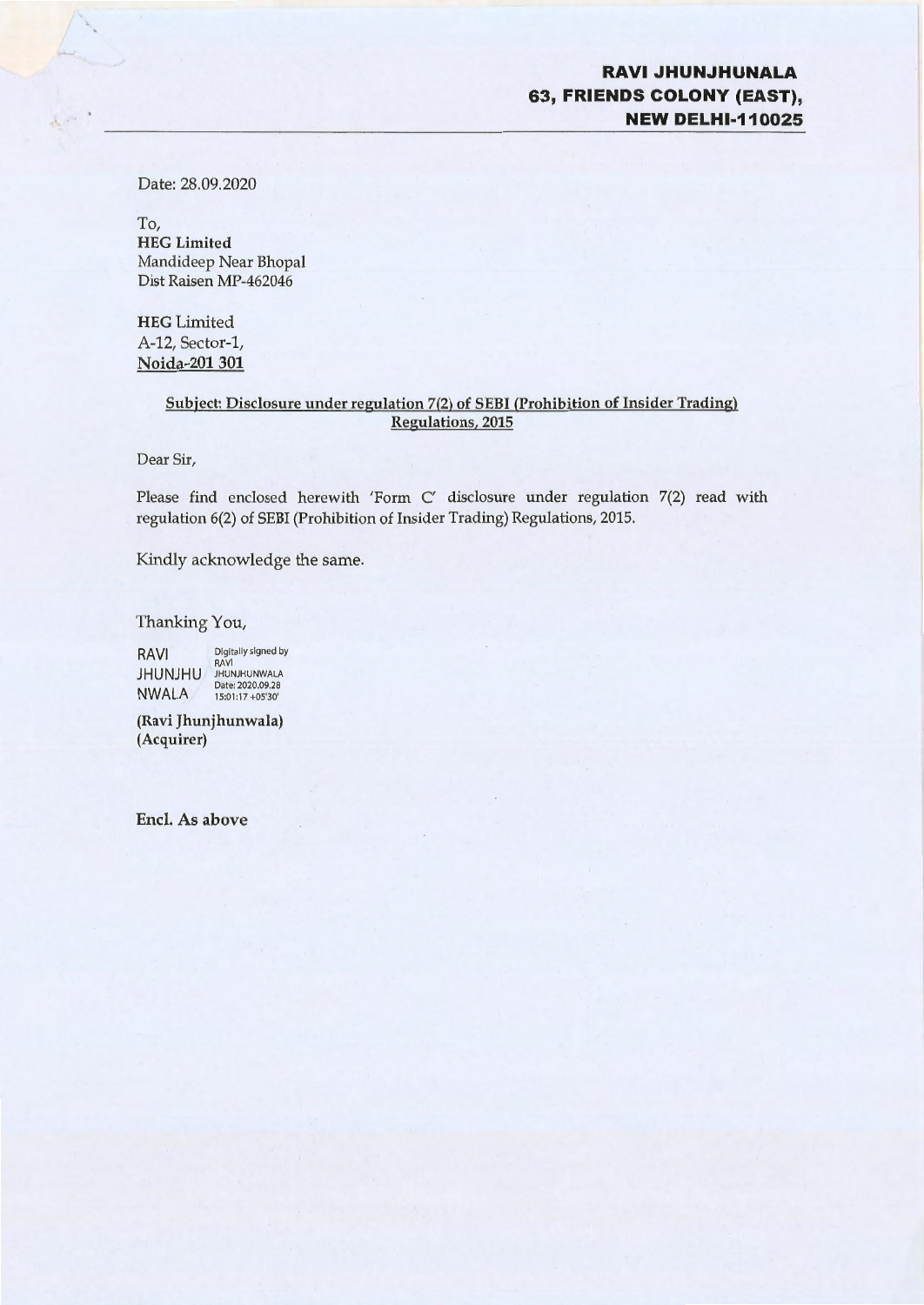| <b>FORM C</b>                                                                             |
|-------------------------------------------------------------------------------------------|
| Securities and Exchange Board of India (Prohibition of Insider Trading) Regulations, 2015 |
| [Regulation $7(2)$ read with Regulation $6(2)$ ]                                          |

## Name of the Company: HEG Limited<br>ISIN of the Company: INE545A01016

 $\circledast$  .

|                                                                                                                                                        | Details of change in holding of Securities of Promoter, Employee or Director of a listed company and other such persons as mentioned in Regulation 6(2). |                                                                                                          |                                     |                                                                                                          |        |                               |                                                                            |                                                                                                           |                                     |              |                                                                                 |         |                                                                                                              |       | mentioned in Regulation 6(2). |            |                                                                                 |       |                                                                | Details of trading in derivatives of the company by Promoter,<br>Employee or Director of a listed company and other such persons as |
|--------------------------------------------------------------------------------------------------------------------------------------------------------|----------------------------------------------------------------------------------------------------------------------------------------------------------|----------------------------------------------------------------------------------------------------------|-------------------------------------|----------------------------------------------------------------------------------------------------------|--------|-------------------------------|----------------------------------------------------------------------------|-----------------------------------------------------------------------------------------------------------|-------------------------------------|--------------|---------------------------------------------------------------------------------|---------|--------------------------------------------------------------------------------------------------------------|-------|-------------------------------|------------|---------------------------------------------------------------------------------|-------|----------------------------------------------------------------|-------------------------------------------------------------------------------------------------------------------------------------|
| <b>NAME PAN</b><br>No. CIN / DIN<br>& address of                                                                                                       | Category of Securities held prior<br>person<br>(Promoters/                                                                                               | to acquisition/<br>disposal                                                                              |                                     |                                                                                                          |        | Securities acquired/ Disposed |                                                                            | <b>Securities held post</b><br>to<br>acquisition/disposal                                                 |                                     |              | Date of allotment<br>advice/ acquisition of intimation<br>shares/sale of shares | Date of | Mode of<br>acquisition /<br>disposal (on<br>market/                                                          |       |                               |            | Trading in derivatives (Specify type of contract, Futures<br>or Options etc)    |       |                                                                | <b>Exchange</b><br>on which<br>the trade<br><b>Was</b>                                                                              |
| promoter/<br>member of                                                                                                                                 | member of<br>Promoter                                                                                                                                    |                                                                                                          |                                     |                                                                                                          |        |                               |                                                                            |                                                                                                           |                                     | specify      |                                                                                 | company | public/rights/ Type of Contract<br>preferential Contact specificati                                          |       |                               | Buy        |                                                                                 | Sell  |                                                                | executed                                                                                                                            |
| Promoter<br>Group/<br>Designated<br>Person/Employ<br>ee/ Director<br>with contact<br>nos.                                                              | Group/<br><b>Designated</b><br>Person/<br>KMP/<br><b>Directors</b><br>immediate<br>relatives/<br>others etc.)                                            | Type of<br>security<br>(For eg. $-$<br>Shares,<br>Warrants,<br>Convertible<br><b>Debentures</b><br>etc.) | No. and<br>% of<br>share<br>holding | Type of<br>security<br>(For eg. $-$<br>Shares,<br>Warrants,<br>Convertible<br><b>Debentures</b><br>etc.) | No.    | Value                         | <b>Transact</b><br>ion Type<br>(Buy)<br>Sale/<br>Pledge/<br><b>Revoke/</b> | Type of<br>security<br>(For eg. $-$<br>Shares,<br>Warrants.<br>Convertibl.<br>Invoke) Debentures<br>etc.) | No. and<br>% of<br>sharehol<br>ding | From         | To                                                                              |         | offer / off<br>market/ Inter<br>se transfer.<br>ESOPs etc.)                                                  |       | ons                           | Value      | Nominal Number<br>of units<br><i>(contract</i><br>$s$ <sup>*</sup> lot<br>size) | Value | Nominal Number<br>of units<br>(contract)<br>$s *$ lot<br>size) |                                                                                                                                     |
|                                                                                                                                                        | $\overline{2}$                                                                                                                                           | 3                                                                                                        |                                     | 5                                                                                                        | 6      |                               |                                                                            | 9                                                                                                         | 10                                  | $\mathbf{H}$ | 12                                                                              | 13      | 14                                                                                                           | 15    | 16                            | 17         | 18                                                                              | 19    | 20                                                             | 21                                                                                                                                  |
| Ravi<br>Jhunjhunwala<br>PAN:<br>AAGPJ0739D<br>Address:<br>63.<br><b>Friends Colony</b><br>New<br>East),<br>Delhi-110025<br>Contact No.<br>011-41628890 | Promoter                                                                                                                                                 | Equity<br><b>Shares</b>                                                                                  | 395913<br>$(1.03\%)$                | Equity<br><b>Shares</b>                                                                                  | 202806 | <b>NIL</b>                    | Buy                                                                        | <b>Equity</b><br><b>Shares</b>                                                                            | 598719<br>$(1.55\%)$                |              | 25.09.2020 25.09.2020 28.09.2020                                                |         | Inter-se<br>transfer<br>pursuant to<br><b>Partition of</b><br>Ravl<br>Jhunjhunwal<br>a (HUF) (Off<br>Market) | N. A. | N.A.                          | <b>NIL</b> | N.A                                                                             | NIL.  | N.A                                                            | off-market<br>pursuant to<br>Partition of<br>Ravi<br>Jhunjhunwal<br>a (HUF)                                                         |

Note: In case of Options, nominal value shall be calculated based on Premium plus strike price of options.

RAVI Digitally signed by<br>JHUNJHUNWA RAVI JHUNJHUNWALA<br>LA 14:57:29 +05'30'

Name & Signature: RAVI JHUNJHUNWALA<br>Designation Promoter

Date: 28.09.2020<br>Place: New Delhi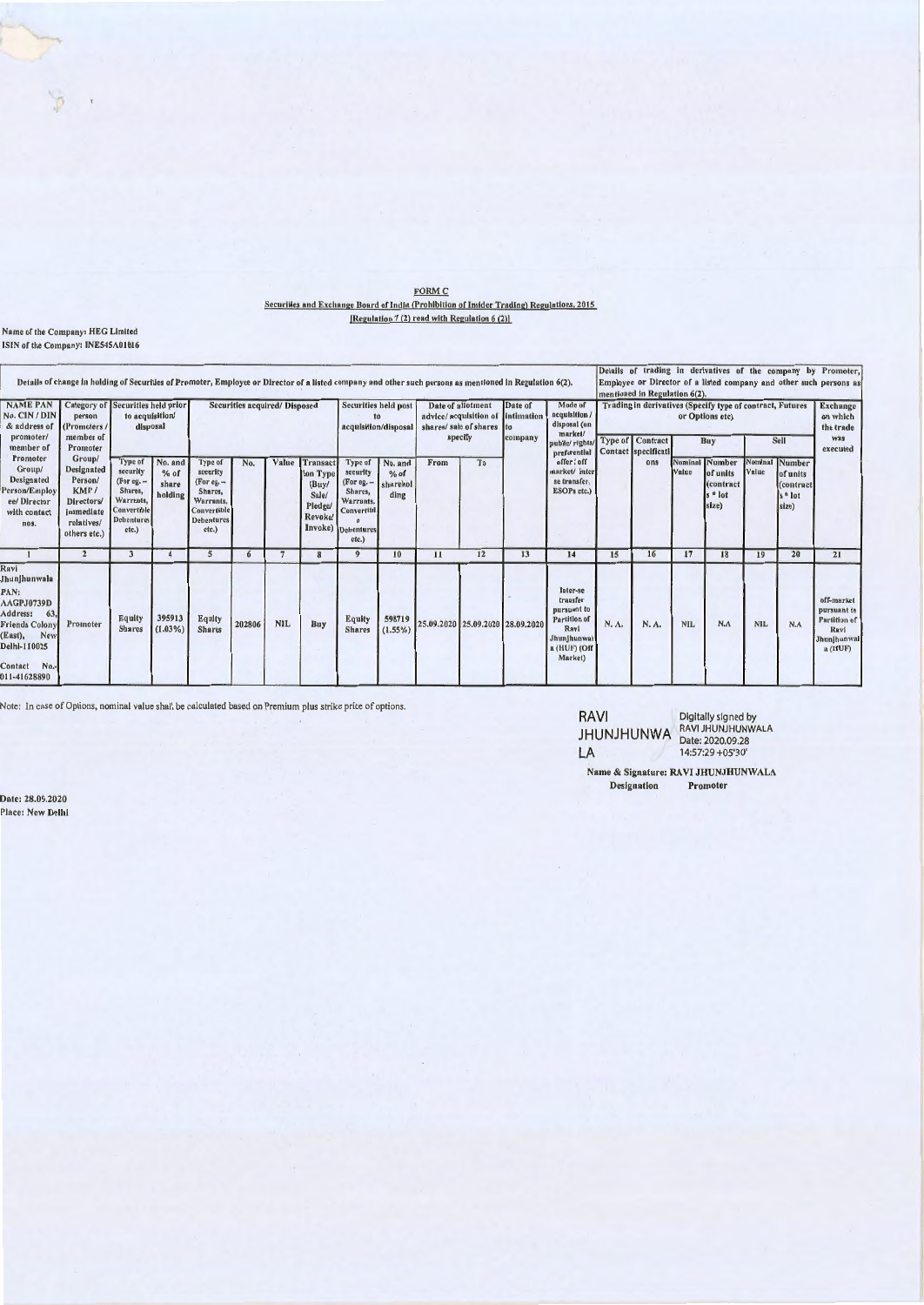### **RAVIJHUNJHUNALA 63, FRIENDS COLONY (EAST), NEW DELHl-110025**

Date: 28.09.2020

23

To, HEG Limited Mandideep Near Bhopal Dist Raisen MP-462046

HEG Limited A-12, Sector-1, Noida-201 301

#### **Subject: Disclosure under regulation** 7(2) **of SEBI (Prohibition of Insider Trading) Regulations, 2015**

Dear Sir,

Please find enclosed herewith 'Form C' disclosure under regulation 7(2) read with regulation 6(2) of SEBI (Prohibition of Insider Trading) Regulations, 2015.

Kindly acknowledge the same.

Thanking You,

RAVI Digitally signed by JHUNJHUNW RAVIJHUNJHUNWALA ALA  $15:01:36 + 05'30'$ 

**(Ravi Jhunjhunwala (HUF) (Through its Karta) (Seller)** 

**Encl. As above**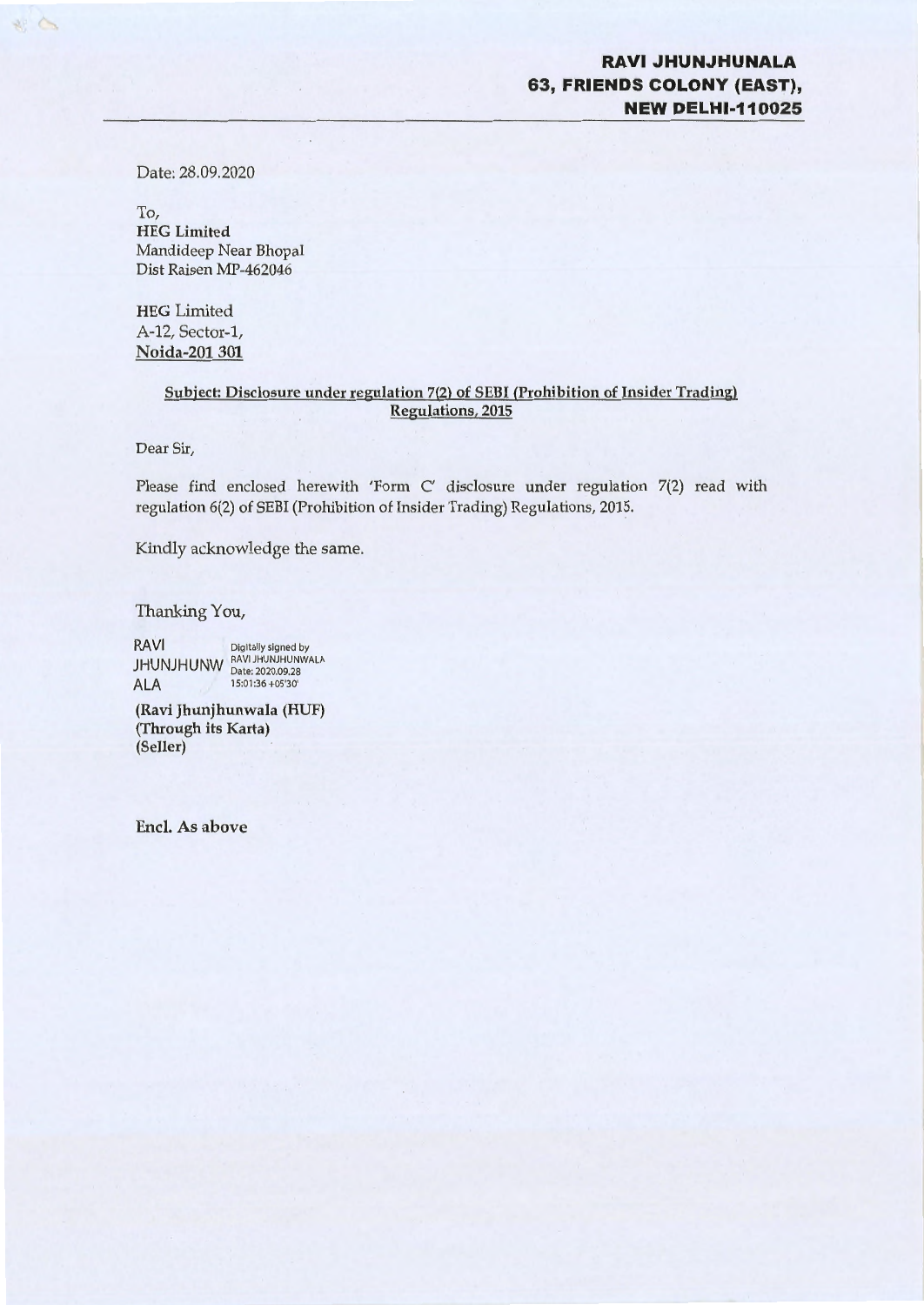| <b>FORM C</b>                                                                             |
|-------------------------------------------------------------------------------------------|
| Securities and Exchange Board of India (Prohibition of Insider Trading) Regulations, 2015 |
| [Regulation $7(2)$ read with Regulation $6(2)$ ]                                          |

### **Name of the Company: HEG Limited<br>ISIN of the Company: INE545A01016**

| Details of change in holding of Securities of Promoter, Employee or Director of a listed company and other such persons as mentioned in Regulation 6(2).                    |                                                                                                                             |                                                                                                          |                                       |                                                                                                          |                              |               |                                                                        |                                                                                                        |                                                    |               |                                                                                                                     |    |                                                                                                       | Regulation 6(2). |                                                |                                                                                             |                                                              |            |                                                                | Details of trading in derivatives of the company by Promoter, Employee<br>or Director of a listed company and other such persons as mentioned in |
|-----------------------------------------------------------------------------------------------------------------------------------------------------------------------------|-----------------------------------------------------------------------------------------------------------------------------|----------------------------------------------------------------------------------------------------------|---------------------------------------|----------------------------------------------------------------------------------------------------------|------------------------------|---------------|------------------------------------------------------------------------|--------------------------------------------------------------------------------------------------------|----------------------------------------------------|---------------|---------------------------------------------------------------------------------------------------------------------|----|-------------------------------------------------------------------------------------------------------|------------------|------------------------------------------------|---------------------------------------------------------------------------------------------|--------------------------------------------------------------|------------|----------------------------------------------------------------|--------------------------------------------------------------------------------------------------------------------------------------------------|
| NAME PAN No.<br>CIN/DIN&<br>address of<br>promoter/<br>member of<br>'romoter Group/<br><b>Designated</b><br>'erson/Employee/<br>Director with<br>contact nos.               | of person<br>(Promoter<br>81<br>member                                                                                      | Category Securities held prior<br>to acquisition/<br>disposal                                            |                                       |                                                                                                          | Securities acquired/Disposed |               |                                                                        |                                                                                                        | Securities held post<br>to<br>acquisition/disposal |               | Date of allotment<br>Date of<br>intimation<br>advice/ acquisition of<br>shares/sale of shares<br>specify<br>company |    | Mode of<br>acquisition /<br>disposal (on<br>market/<br>public/                                        |                  | <b>Type of Contract</b><br>Contact specificati | Trading in derivatives (Specify type of contract, Futures or<br>Options etc)<br>Sell<br>Buy |                                                              |            |                                                                | <b>Exchange</b><br>on which<br>the trade<br>was<br>executed                                                                                      |
|                                                                                                                                                                             | 10<br>Promoter<br>Group/<br>Designate<br>d Person<br><b>KMP</b><br>Directors/<br>immediate<br>relatives/<br>others<br>etc.) | Type of<br>security<br>(For eg. $-$<br>Shares,<br>Warrants,<br>Convertible<br><b>Debentures</b><br>etc.) | No. and<br>$%$ of<br>share<br>holding | Type of<br>security<br>(For eg. $-$<br>Shares,<br>Warrants.<br>Convertible<br><b>Debentures</b><br>etc.) | No.                          | Value         | Transacti<br>on Type<br>(Buy)<br>Sale/<br>Pledge/<br>Revoke<br>Invoke) | Type of<br>security<br>(For eg. -<br>Shares,<br>Warrants,<br>Convertible<br><b>Debentures</b><br>etc.) | No. and<br>$%$ of<br>shareholl<br>ding             | From          | To                                                                                                                  |    | rights/<br>preferential<br>offer / off<br>market/<br>Inter-se<br>transfer,<br>ESOPs etc.)             |                  | ons                                            | Nominal<br>Value                                                                            | Number<br>of units<br><i>(contract</i><br>$s *$ lot<br>size) | Value      | Nominal Number<br>of units<br>(contract)<br>$s *$ lot<br>size) |                                                                                                                                                  |
|                                                                                                                                                                             | $\overline{2}$                                                                                                              | $\overline{\mathbf{3}}$                                                                                  | $\frac{4}{3}$                         | 5                                                                                                        | 6                            | $\mathcal{I}$ | 8                                                                      | $\bf{Q}$                                                                                               | 10                                                 | $\mathbf{11}$ | 12                                                                                                                  | 13 | 14                                                                                                    | 15               | 16                                             | 17                                                                                          | 18                                                           | 19         | 20                                                             | 21                                                                                                                                               |
| Ravi<br>Jhunjhunwala<br>$(HUF)^*$<br>PAN:<br>AAFHR0332H<br>Address:<br>63.<br><b>Friends Colony</b><br>New<br>(East),<br>Delhi-110025<br>$No. -$<br>Contact<br>011-41628890 | Member<br><sub>o</sub> f<br><b>Promoter</b><br>Group                                                                        | Equity<br><b>Shares</b>                                                                                  | 202806<br>$(0.53\%)$                  | <b>Equity</b><br><b>Shares</b>                                                                           | 202806                       | <b>NIL</b>    | Sell                                                                   | Equity<br><b>Shares</b>                                                                                | Nil<br>(NA)                                        |               | 25.09.2020 25.09.2020 28.09.2020                                                                                    |    | Inter-se<br>transfer<br>pursuant to<br>Partition of<br>Rayl<br>Jhunjhunwal<br>a (HUF) (Off<br>Market) | N.A.             | N.A.                                           | <b>NIL</b>                                                                                  | N.A                                                          | <b>NIL</b> | N.A                                                            | off-market<br>pursuant to<br>Partition of<br>Ravi<br>Jhunjhunwal<br>a (HUF)                                                                      |

Note: In case of Options, nominal value shall be calculated based on Premium plus strike price of options.<br>\* Post Partition,  $M/s$  Ravi Jhunjhunwala (HUF) have been dissolved

Date: 28.09.2020 **Place: New Delhi** 

#### For RAVI JHUNJHUNWALA (HUF)

RAVI Digitally signed by<br>JHUNJHUNWA RAVI JHUNJHUNWALA<br>LA 14:58:12 +05'30' LA

> RAVI JHUNJHUNWALA (KARTA) **Designation: Member of Promoter Group**

 $\begin{array}{ccccc} \varphi & \smile & \downarrow & \rightarrow \end{array}$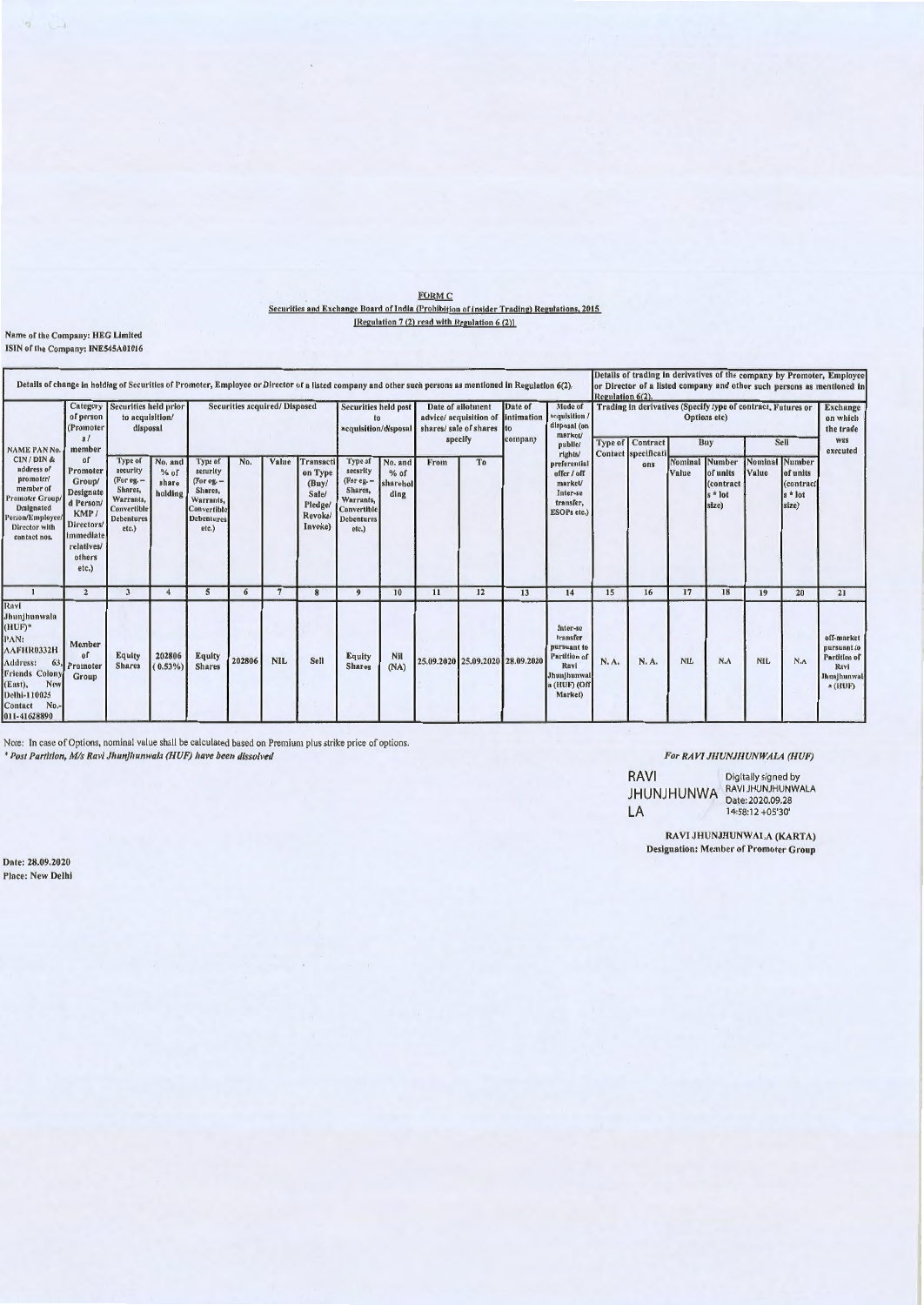# **JET (INDIA) PVT.LTD.**

Regd. Office: Room No.757, 7<sup>th</sup> Floor, 32, Ezra Street, Kolkata-700001 **CIN:** U51 l09WBl984PTC038205 Email: jetindiap@gmail.com **Tel:** 7042233822

Date: 28.09.2020

 $9.11$ 

To, **HEG Limited**  Mandideep Near Bhopal Dist Raisen MP-462046

HEG Limited A-12, Sector-1, **Noida-201301** 

#### Subject: Disclosure under regulation 7(2) of SEBI (Prohibition of Insider Trading) Regulations, 2015

Dear Sir,

Please find enclosed herewith 'Form C' disclosure under regulation 7(2) read with regulation 6(2) of SEBI (Prohibition of Insider Trading) Regulations, 2015.

Kindly acknowledge the same.

Thanking You,

For and on behalf of Jet (India) Pyt. Ltd.

(Rajegy Goel)

Director

Encl. As above